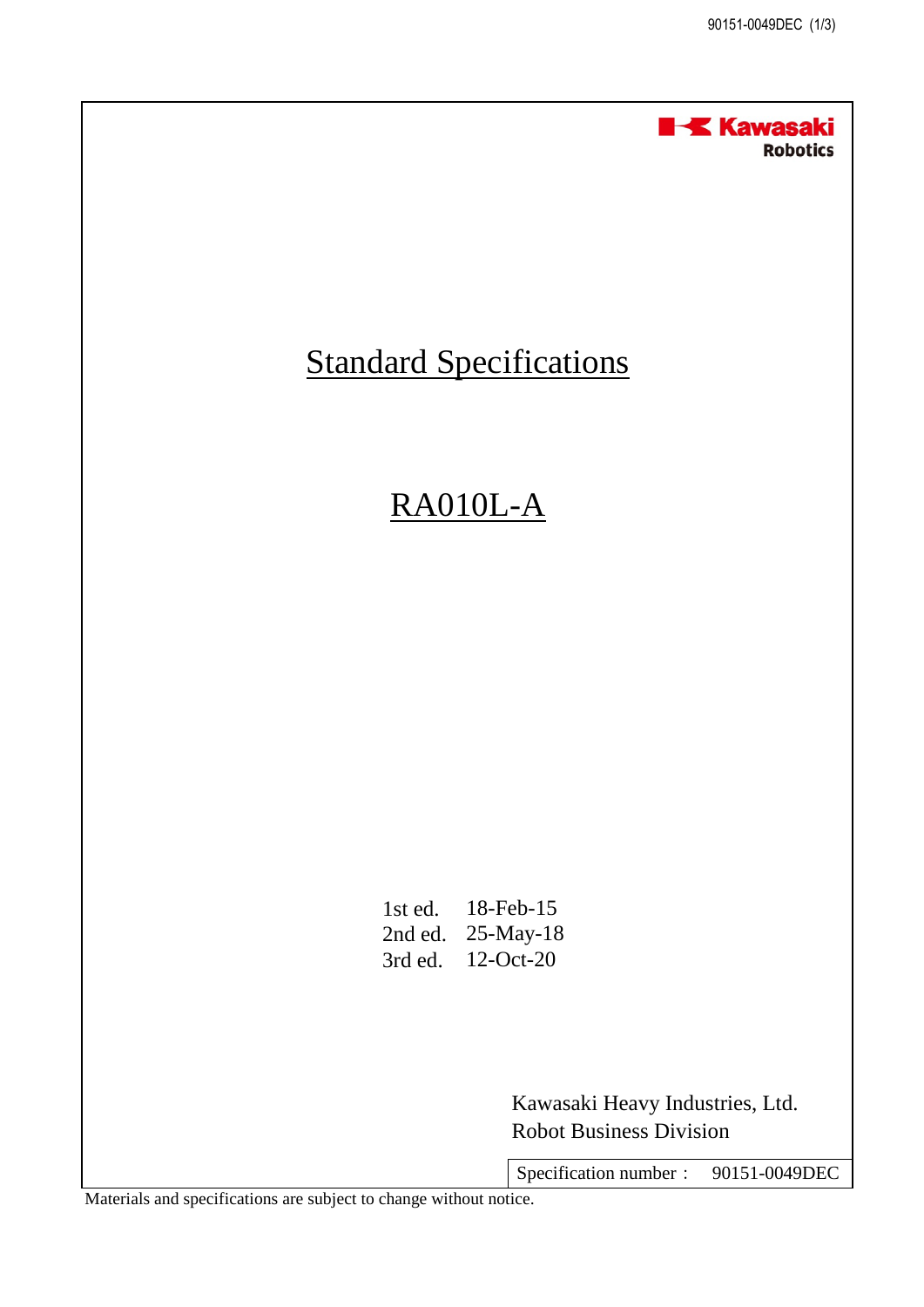## Robot specifications

| <i>EVOUT Specifications</i>  |                                                                                 |  |                                                            |                                      |                  |
|------------------------------|---------------------------------------------------------------------------------|--|------------------------------------------------------------|--------------------------------------|------------------|
| 1. Model                     | RA010L-A                                                                        |  |                                                            |                                      |                  |
| 2. Type                      | Articulated robot                                                               |  |                                                            |                                      |                  |
| 3. Degree of freedom         | 6 axes                                                                          |  |                                                            |                                      |                  |
| 4. Max. payload              | $10 \text{ kg}$                                                                 |  |                                                            |                                      |                  |
| 5. Max. reach                | 1,925 mm                                                                        |  |                                                            |                                      |                  |
| 6. Position repeatability    | $\pm 0.05$ mm (wrist flange surface)<br>conforms to ISO 9283                    |  |                                                            |                                      |                  |
| 7. Axis specification        | Operating axis<br>Motion range<br>Max. speed                                    |  |                                                            |                                      |                  |
|                              | Arm rotation<br>(T1)<br>Arm out-in<br>(TT2)                                     |  | $\pm 180$ $^{\circ}$                                       |                                      | 190 $\degree$ /s |
|                              |                                                                                 |  | $+155$ $-105$ $^{\circ}$                                   |                                      | $205 \degree$ /s |
|                              |                                                                                 |  | +150 $^{\circ}$ - $-163$ $^{\circ}$                        |                                      | $210 \degree$ /s |
|                              | Arm up-down<br>(TT3)<br>Wrist swivel                                            |  | $\pm 270$ °                                                |                                      | 400 $\degree$ /s |
|                              | (JT4)<br>Wrist bend                                                             |  | $\pm 145$ $^{\circ}$                                       |                                      | $360 \degree$ /s |
|                              | (T5)                                                                            |  | $\pm 360$ °                                                |                                      | $610\degree$ /s  |
|                              | Wrist twist<br>(T6)                                                             |  |                                                            |                                      |                  |
| 8. Load capacity of wrist    |                                                                                 |  |                                                            |                                      |                  |
|                              |                                                                                 |  | Moment of inertia*<br>Max. torque                          |                                      |                  |
|                              | JT4                                                                             |  | 22 N·m                                                     | $0.7 \text{ kg} \cdot \text{m}^2$    |                  |
|                              | JT <sub>5</sub>                                                                 |  | $0.7 \text{ kg} \cdot \text{m}^2$<br>22 N·m                |                                      |                  |
|                              | JT <sub>6</sub>                                                                 |  | 10 N·m                                                     | $0.2 \text{ kg} \cdot \text{m}^2$    |                  |
|                              | Note <sup>*</sup> Each value in this table shows allowable moment of inertia of |  |                                                            |                                      |                  |
|                              | JT4/JT5/JT6 when max. allowed torque is applied to each axis. If more           |  |                                                            |                                      |                  |
|                              | detailed data is required for your application, please contact Kawasaki.        |  |                                                            |                                      |                  |
| 9. Mass                      | 230 kg (without options)                                                        |  |                                                            |                                      |                  |
| 10. Mounting                 | Floor or Ceiling mounting                                                       |  |                                                            |                                      |                  |
| 11. Installation Environment | <b>Ambient Temperature:</b><br>$0 - 45$ °C                                      |  |                                                            |                                      |                  |
|                              | Relative Humidity:                                                              |  |                                                            | 35 - 85 % (with no dew condensation) |                  |
| 12. Color                    | Munsell 10GY9/1 equivalent                                                      |  |                                                            |                                      |                  |
| 13. Degree of protection     | IP65 equivalent                                                                 |  |                                                            |                                      |                  |
| 14. Built-in utilities       | Pneumatic piping ( $\phi$ 8 × 2 lines)                                          |  |                                                            |                                      |                  |
| 15. Options                  | Shock sensor                                                                    |  | by KHI, Others                                             |                                      |                  |
|                              | Torch bracket                                                                   |  | for 350A / 500A                                            |                                      |                  |
|                              | Solenoid valve                                                                  |  | Double solenoid / Single solenoid valves<br>(4 units max.) |                                      |                  |
| Mechanical stopper           |                                                                                 |  | Adjustable stoppers JT1/JT2/JT3                            |                                      |                  |
|                              | Color                                                                           |  |                                                            |                                      |                  |
|                              | Mounting                                                                        |  | Wall mounting                                              |                                      |                  |
|                              | Arm installation stand                                                          |  | 300 mm / 600 mm height                                     |                                      |                  |
|                              | Base plate                                                                      |  | $750$ mm $\times$ $750$ mm                                 |                                      |                  |
|                              |                                                                                 |  |                                                            |                                      |                  |
|                              |                                                                                 |  |                                                            |                                      |                  |
|                              |                                                                                 |  |                                                            |                                      |                  |
|                              |                                                                                 |  |                                                            |                                      |                  |

Consult Kawasaki about maintenance parts and spare parts.